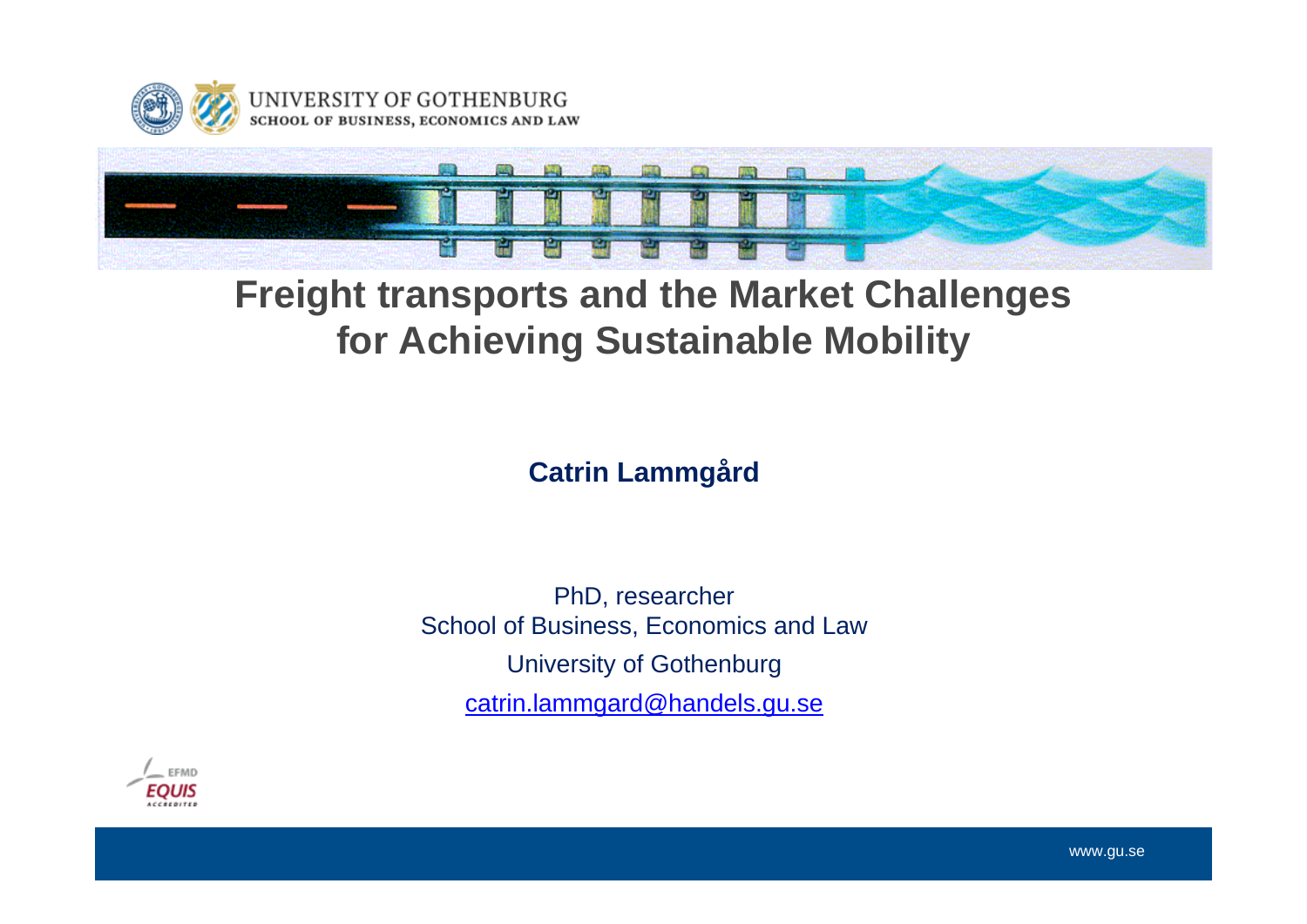

# **Freight transports in Europe**

•Strong demand for freight transports, despite recession

•Road transports grow steadily

•Policy side: eg. to internalize the external costs for each mode of transport

•Market side:

-demand: shift in demand for environmentally better transport services

-supply: new initiatives

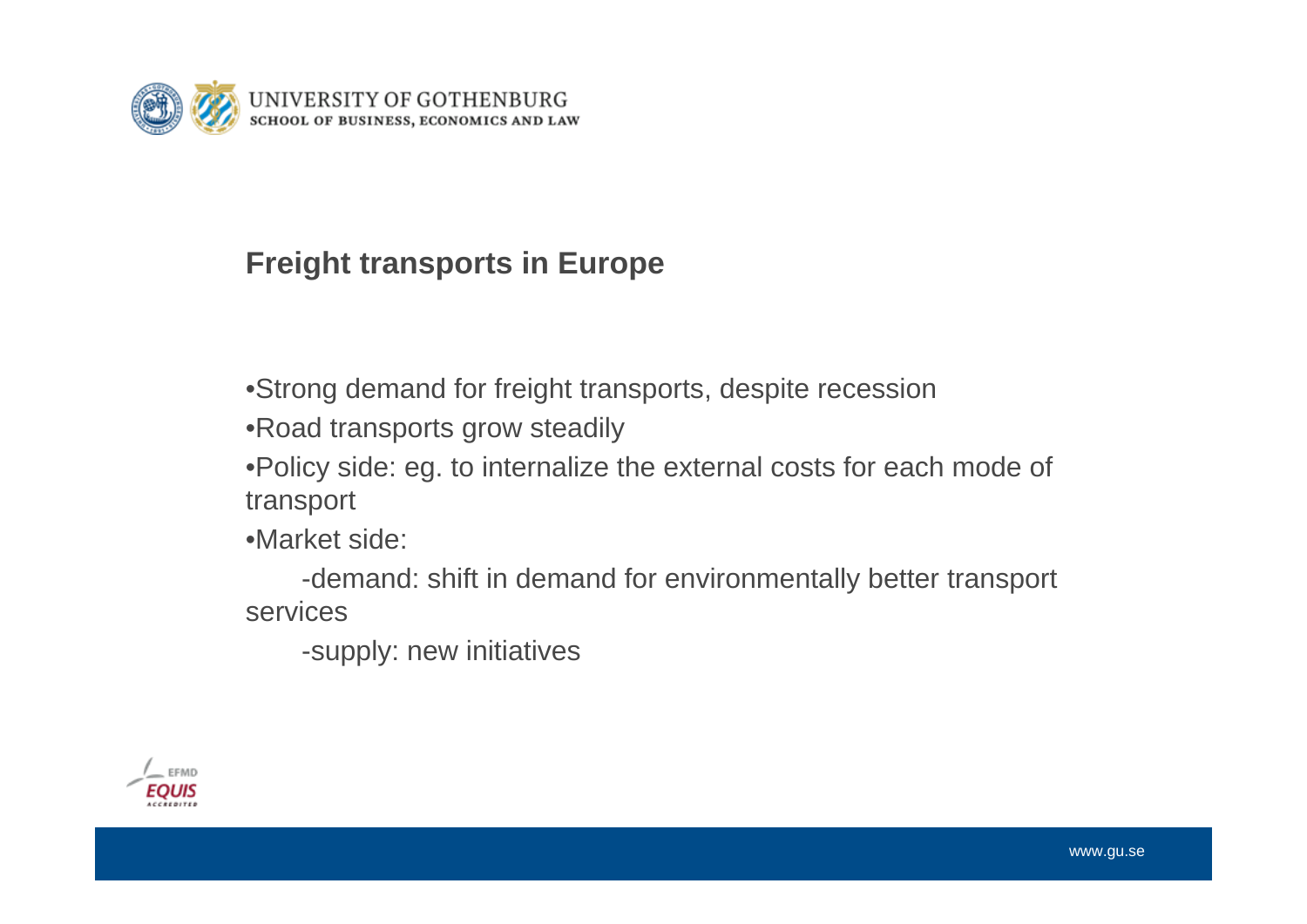

#### **Competitiveness of an industry** (Porter & Van der Linde 1996)

*Before*: access to inputs (capital, labor, energy, raw materials)

*Now:* Using resources more productively or by making products that are considered more valuable to customers (and thus willing to pay more)

*Conclusion:* how an industry responds to environmental problems may be a leading indicator of its overall competitiveness

How is the competitiveness of the freight transport industry?

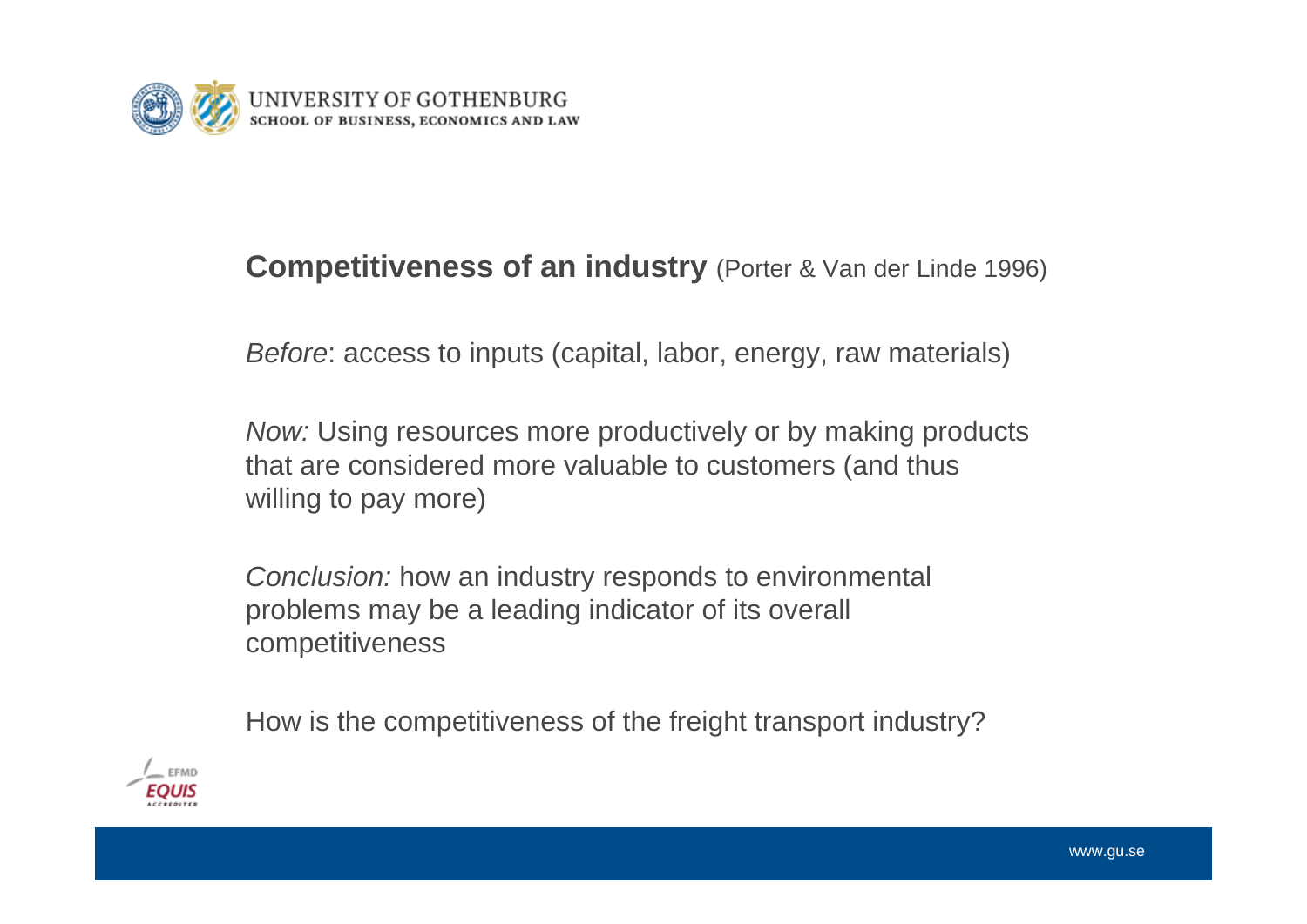

#### **Purpose**

*To identify the challenges facing the transport providers* based on changes in the demand concerning environmental aspects,

but also the *opportunities* for these transport providers that are proactive.

#### **Method**

•Combination of qualitative and quantitative data (selection from PhD-thesis 2007).



•Experience from the research area since year 2000.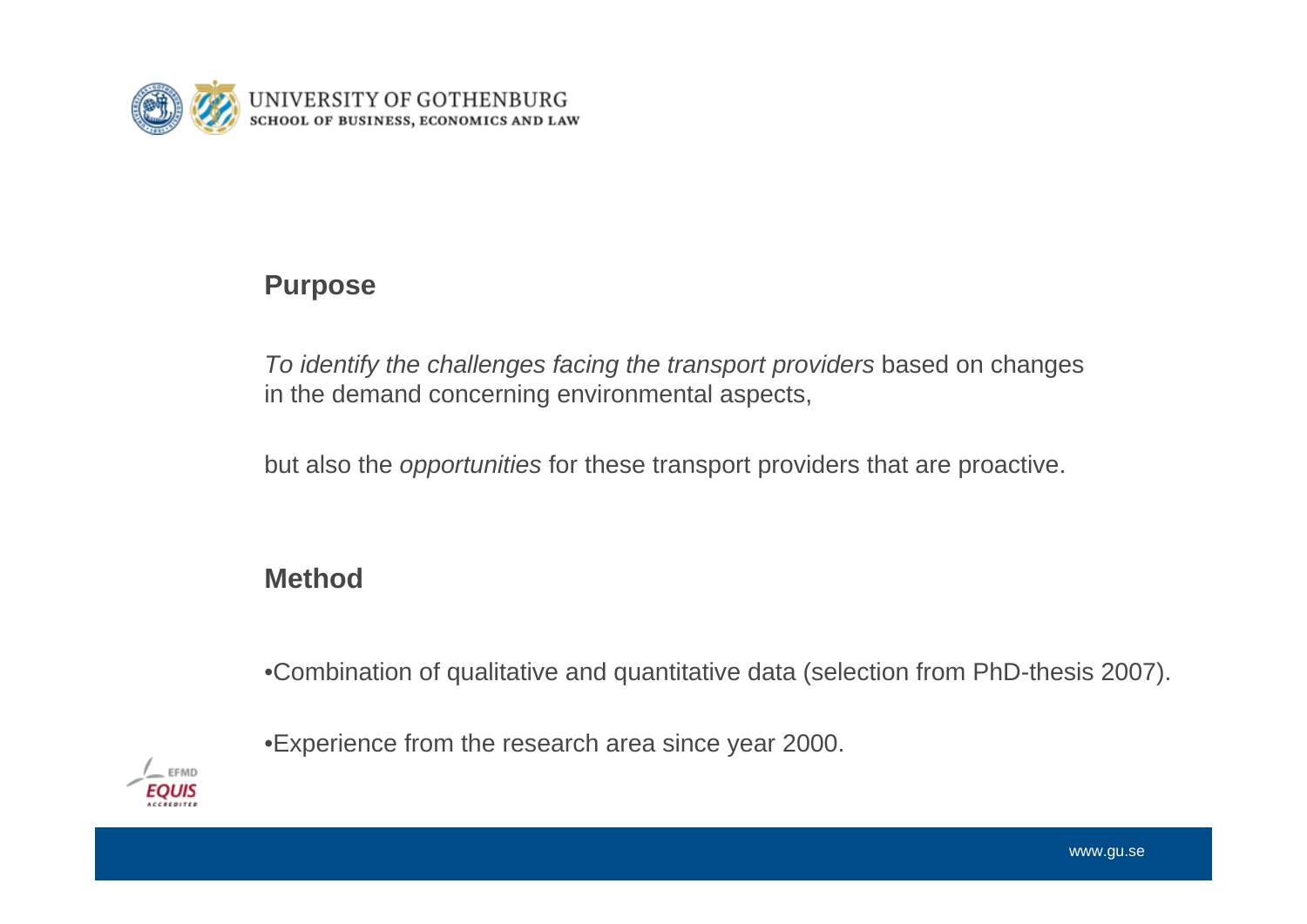

### **Literature over-view**

#### *Development of environmental management in companies*

- $\checkmark$ From regulatory environmentalism to proactive CSR
- $\checkmark$ "Green" similar to established theories, but complex
- $\checkmark$  Corporate Environmental Policy, C.E.Report, Environmental Management Systems, Eco-labeling, LCA….

#### *Business logistics and the environment*

- $\checkmark$  Diminishing the environmental impact:
	- a) reducing the need,

b) using environmentally better modes of transports,

c) minimizing the environmental impact of every mode of transport

 $\checkmark$  Carbon abatement measures targeted on modal chice, vehicle fill and fuel efficiency are likely more effective than policy measures to contain the  $CO<sub>2</sub>$ emissions from freight transports (McKinnon 2008)

-Reason? saves money and improves competitiveness



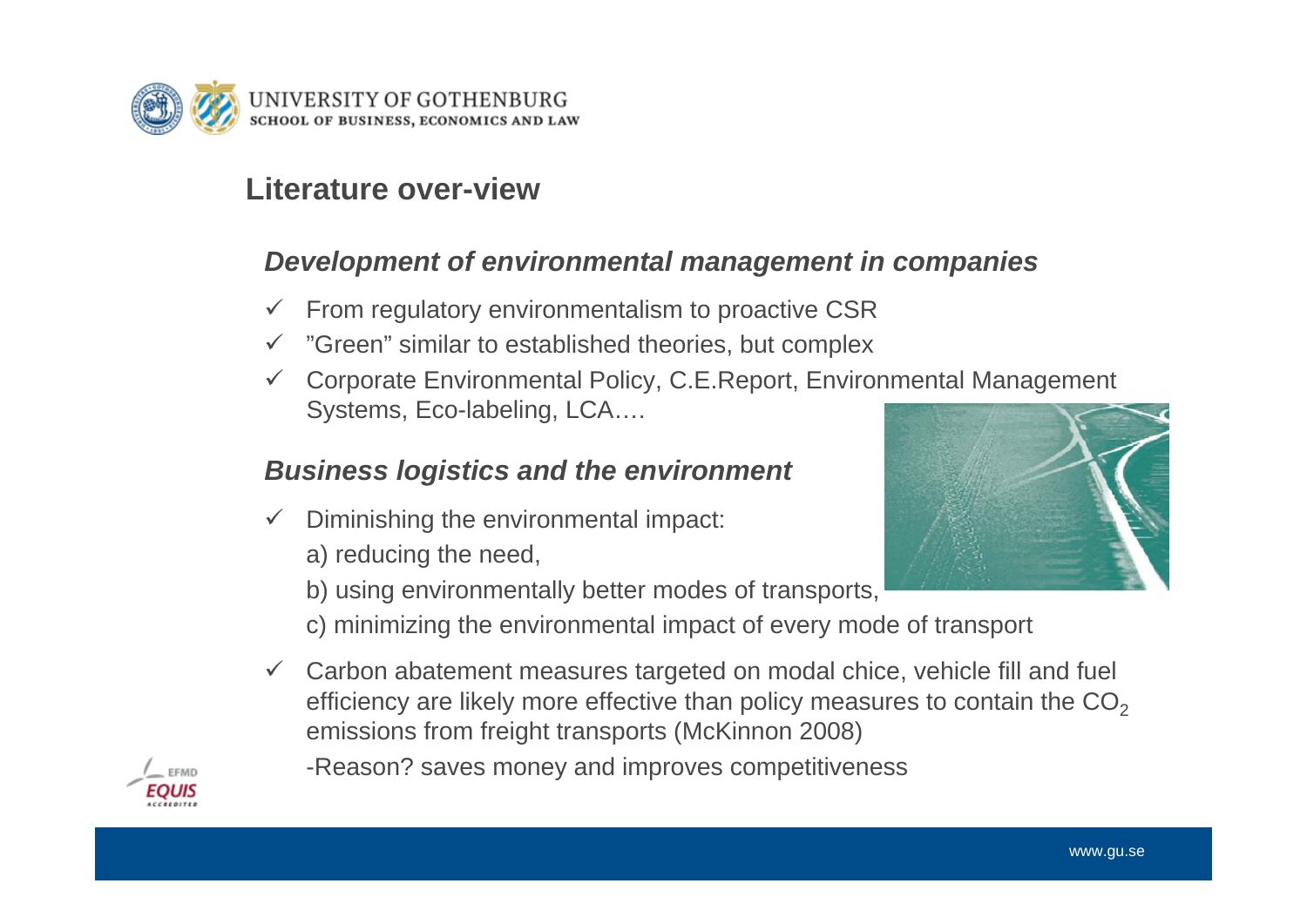

#### **1 Analysis of actor and sources of influence**



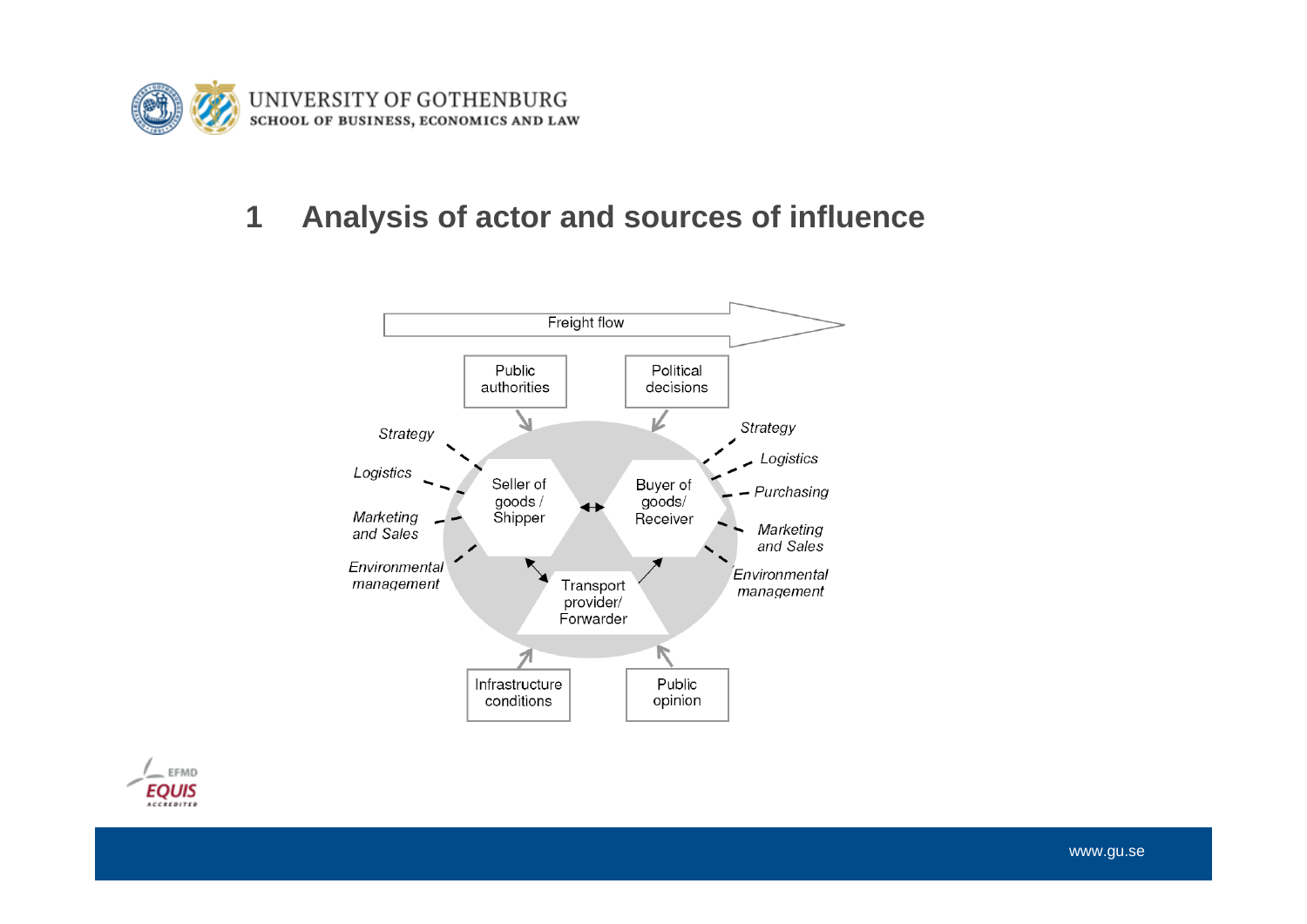

#### **2 Environmental considerations in freight transports at the shippers**



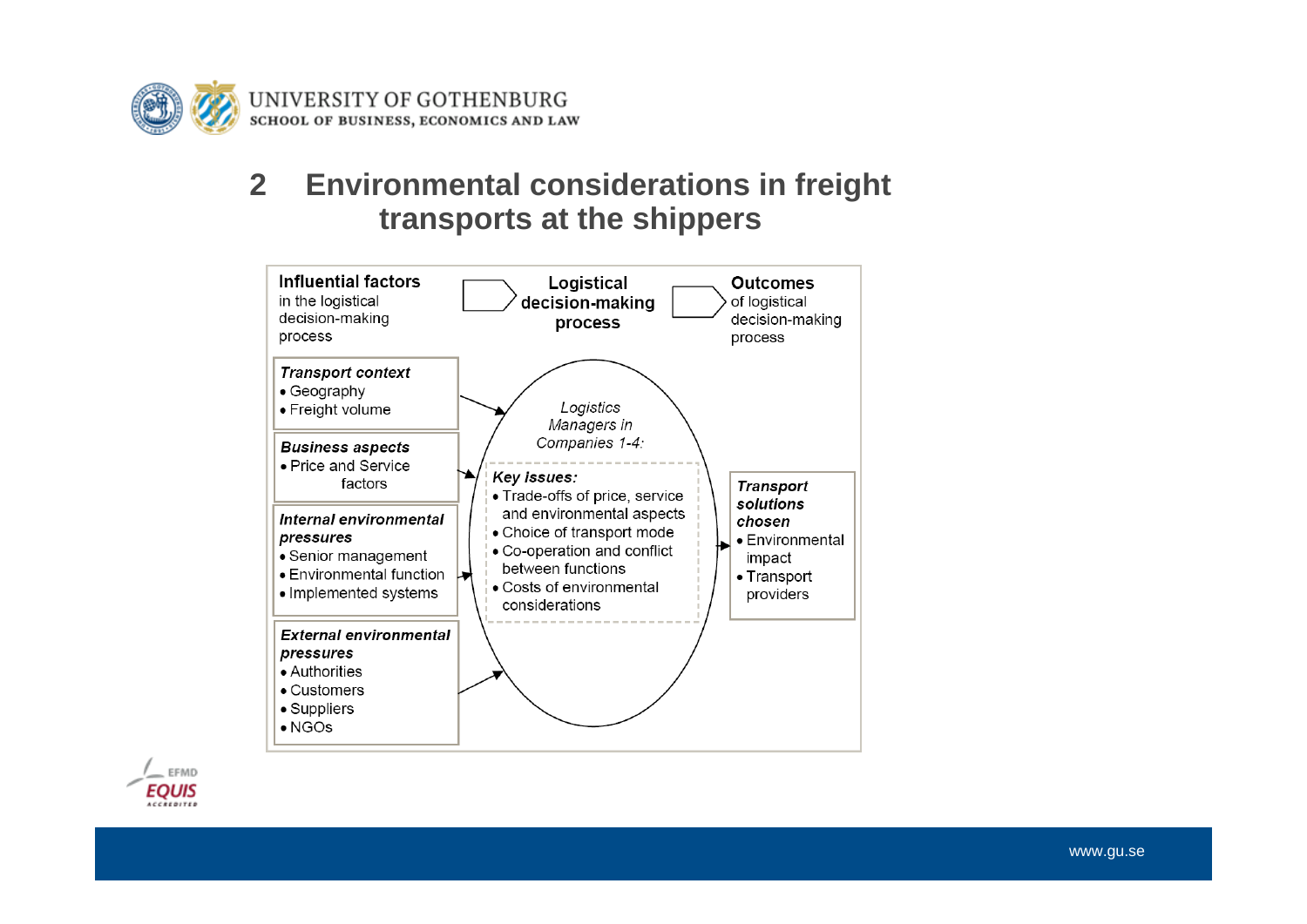

#### **Examples among shippers (the demand side):**

*√SYSTOLE:* a tool to procure more sustainable transports, by 6 major buyers of transports in Sweden + the Swedish Road Administration

*Clean Shipping Criteria:* launched in 2008, 12 of Sweden largest importer/exporters, 77 of the world´s largest shipping operators, 20 factors, now working with certification process

*Network for Transport and Environment:* Since 1993 a NGO, voluntary, emission calculations, on-line tool

*Freight Best Practice:* Department of transport in UK, free online info, bench-marking,  $CO<sub>2</sub>$  Emissions Inventory Tool

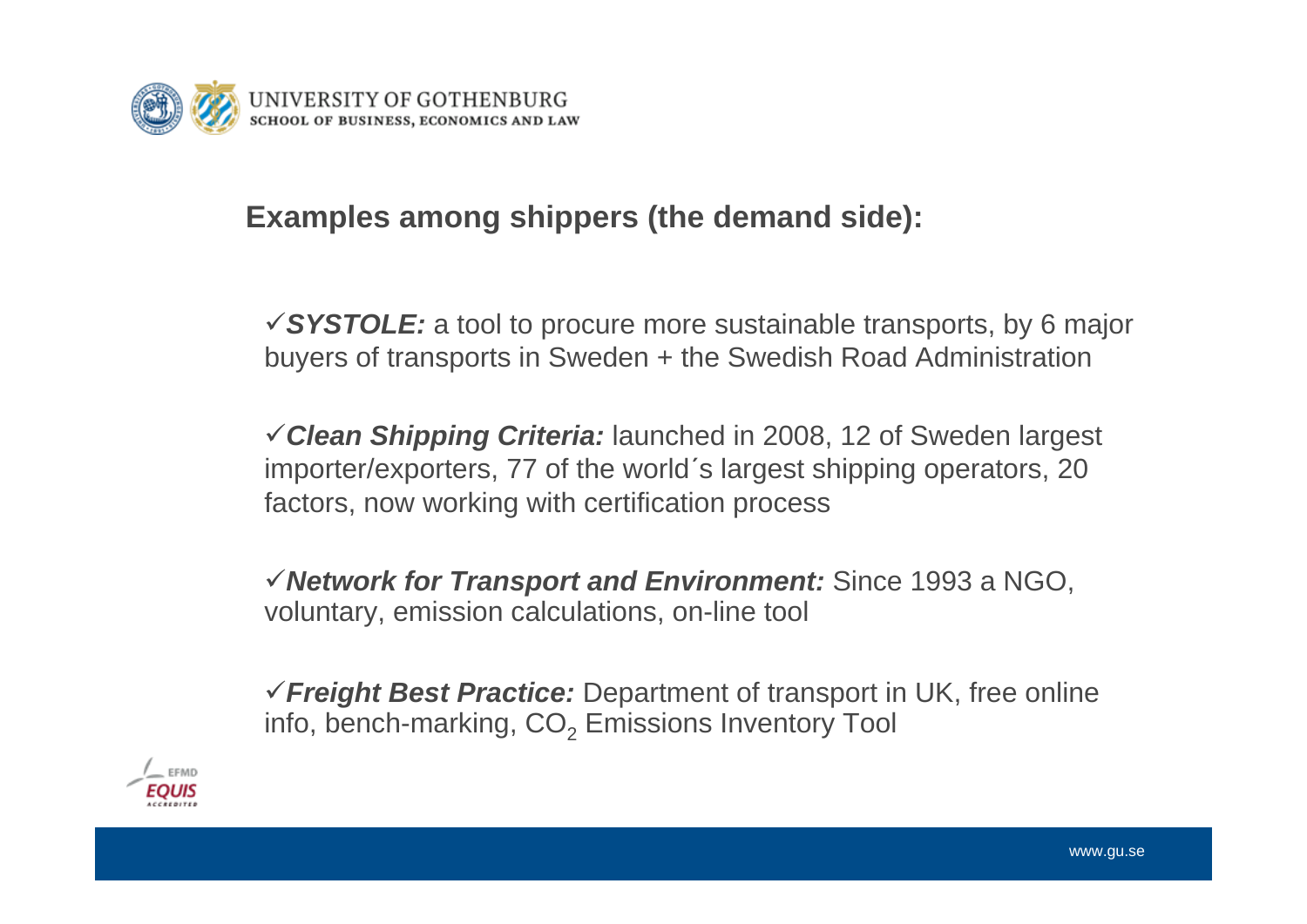

### **3 Environmental considerations in freight transports at the transport forwarders**

*Responses rely on the demand:* 

*Environmental practices*

✓ **Valuation of environmental aspeCxt**ensive survey:

*Influence processes*

*Marketing context*

**Source: Survey in Sweden 2003** with 567 shippers (response rate 49%). Target group: manufacturing and wholesale companies with outbound transports >150 kms.

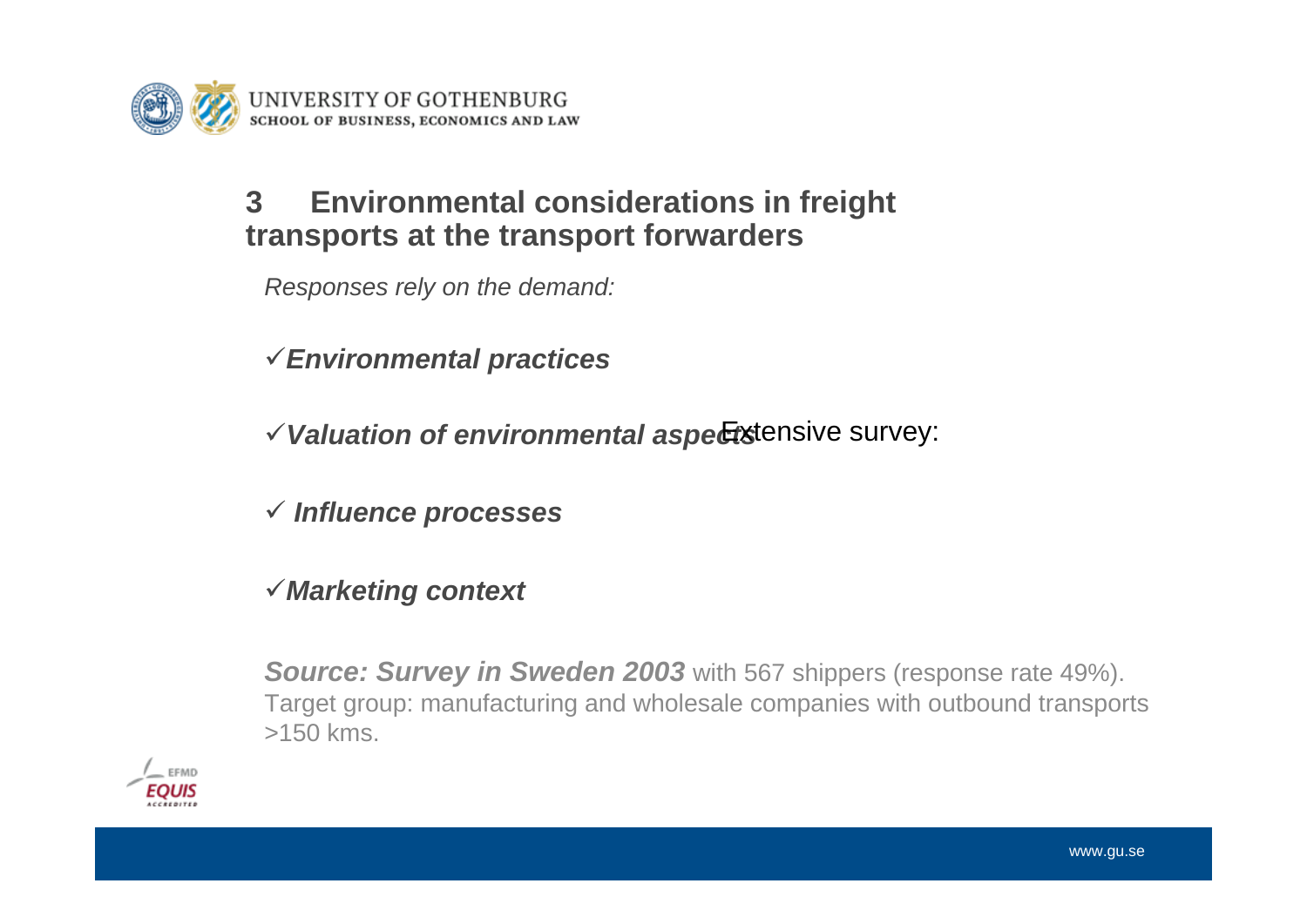

#### UNIVERSITY OF GOTHENBURG SCHOOL OF BUSINESS, ECONOMICS AND LAW



EFMD Source: Lammgård (2007) **EQUIS** 

"The Environmental Perspectives on Marketing of Freight Transports-The Intermodal Road-Rail CaseACCREDITED

www.gu.se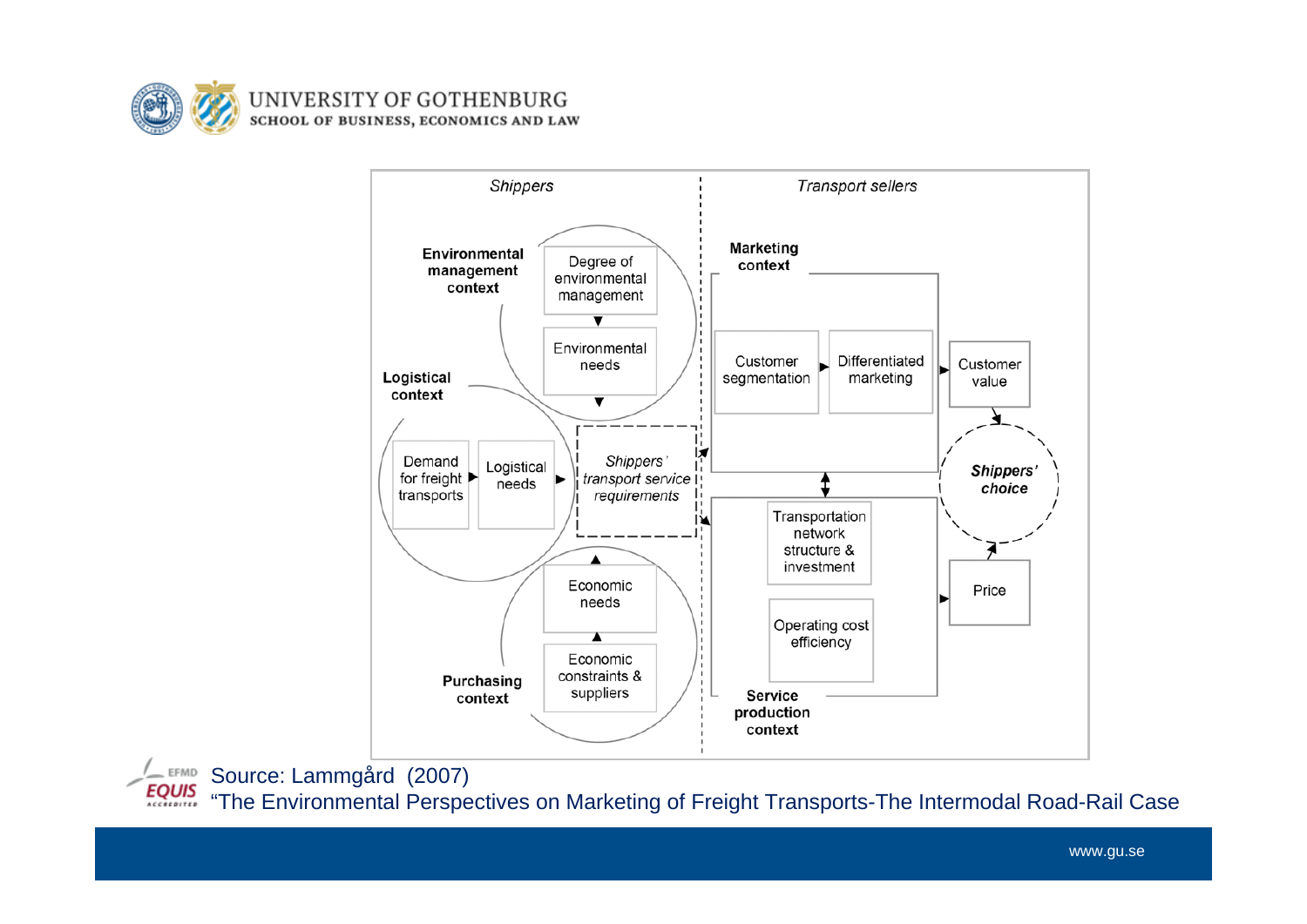

#### **Examples among transport providers (the supply side):**

**√DHL:** the GOGREEN service

**√DSV:** the DSV Eco service

*Schenker:* Collaboration in the transport sector launched in 2006

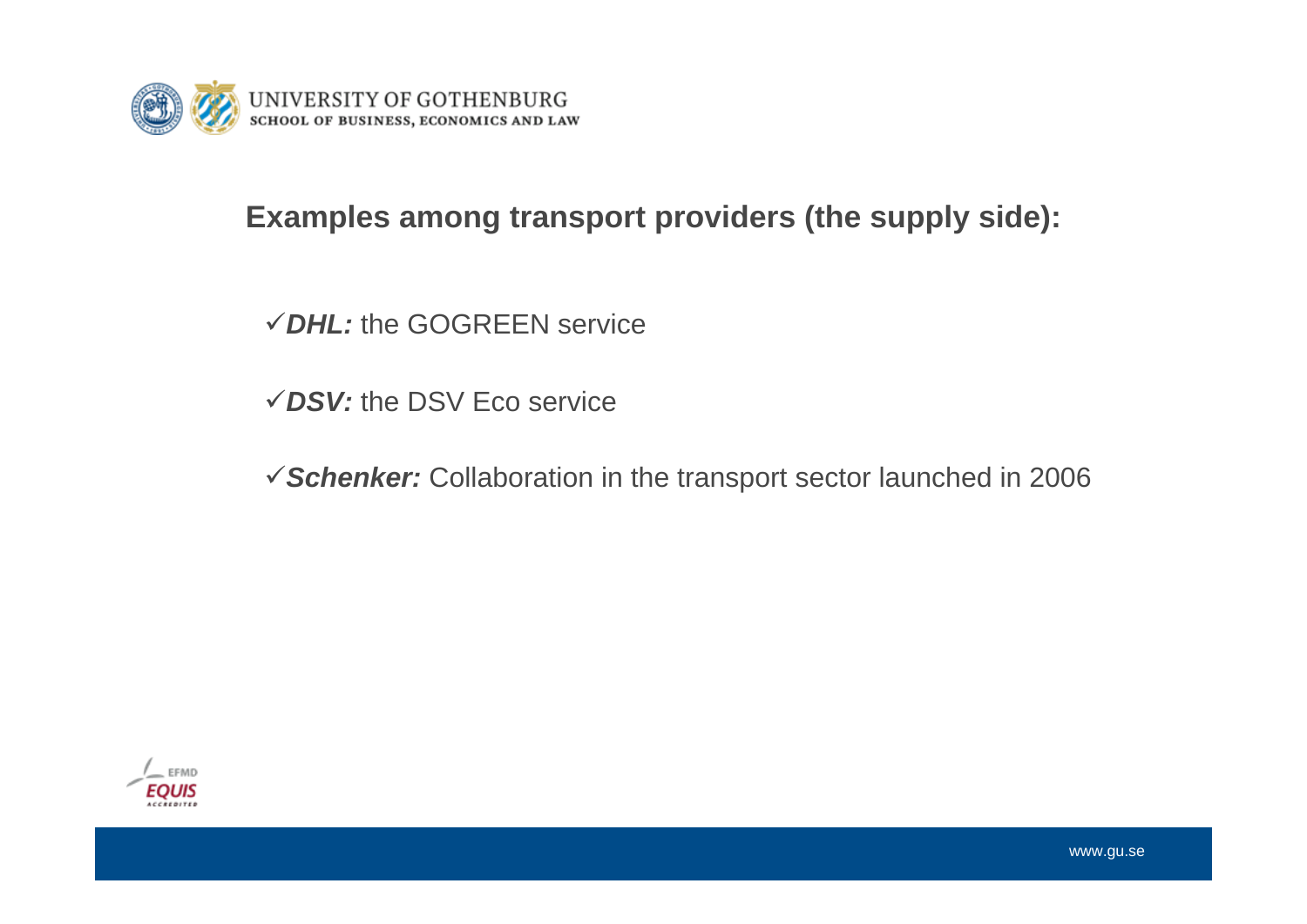

## **Key challenges for the freight transport industry**

- $\sqrt{\ }$ Reduce the need for transport
- $\checkmark$ Use the infrastructure more efficiently
- $\checkmark$  Use the resouces more efficiently
- $\checkmark$ The problem of city-distribution
- $\checkmark$  Inter-organisational cooperation
- Standardization for measuring environmental performance
- Development of value-added services

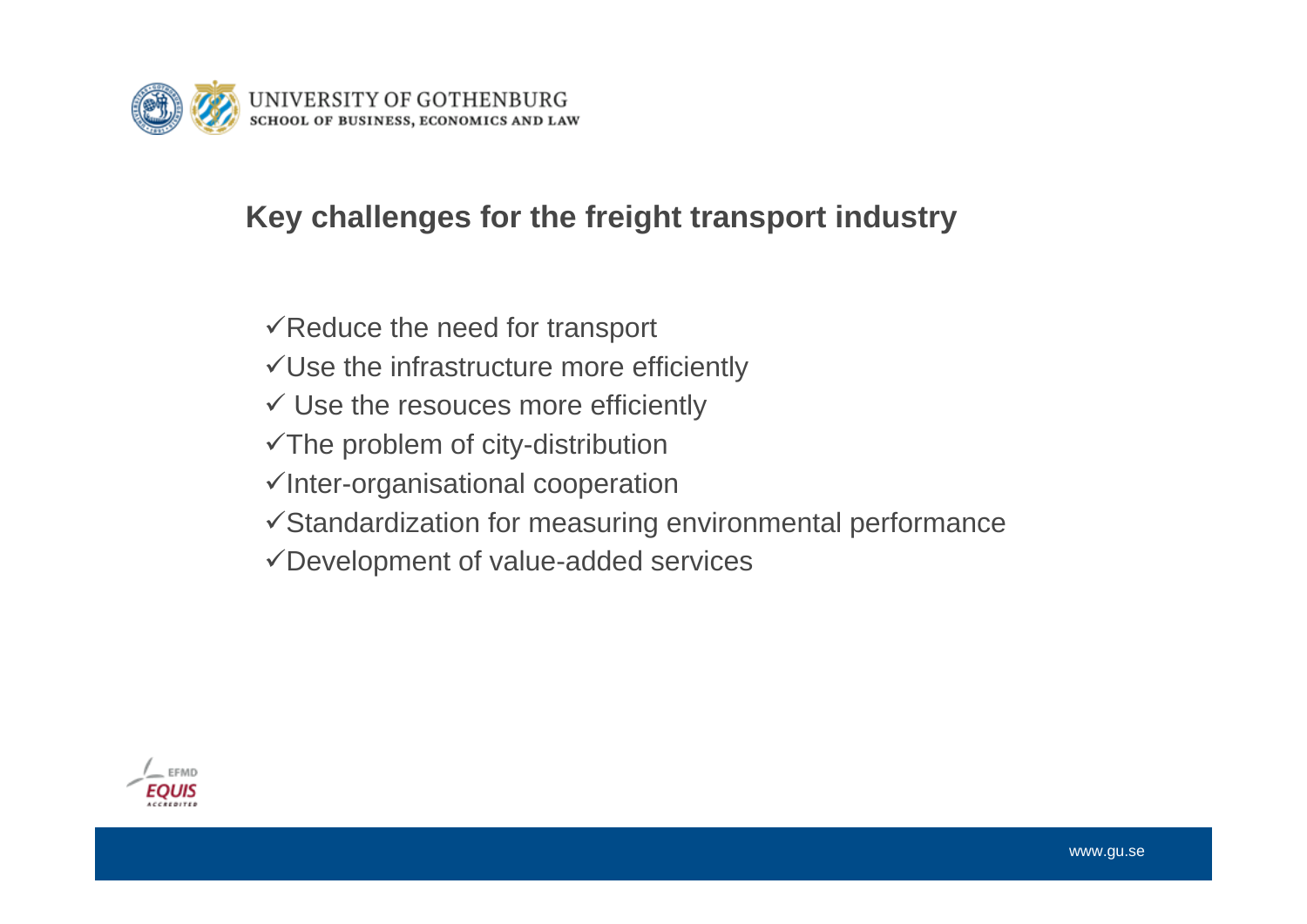

## The role of CO<sub>2</sub> in the transport industry:

 $\checkmark$  How effective are the market mechanisms?

Will the development of effective, environmentally better transport accelerate? If so: fast enough?

 $\checkmark$  If not, probably policy interventions

 $\checkmark$ Transfer of experience between countries?